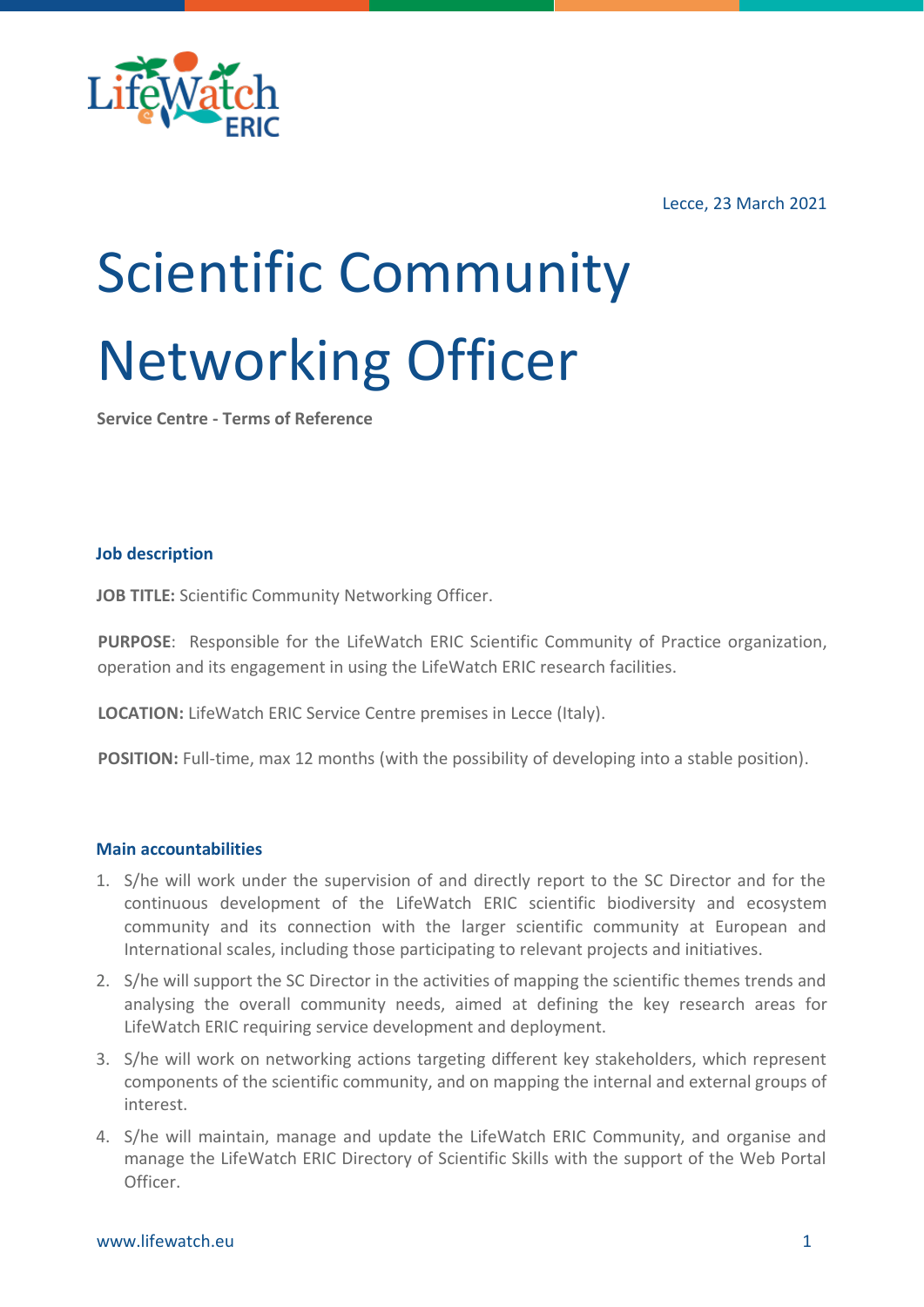

## **The ideal candidate should meet the following requirements**

The call is searching for an early career researcher, with research experience in the fields of ecological and evolutionary sciences, including ecological informatics, meeting the following requirements:

- **Higher university degree or equivalent qualifications in Biological, Natural or Environmental** Sciences;
- PhD in the fields of ecological and evolutionary sciences, including ecological informatics;
- At least 3 years of accredited professional experience on scientific community networking, as post doc or equivalent position, in universities, research centres of international initiatives and organisations;
- Accredited international experience and research or working experience in international research groups or initiatives or organisations, in particular within large European project consortia and programmes (Horizon2020, Cost Action, Life, etc.) in the field of biodiversity and ecosystem research;
- Experience with programming languages for data analysis and modelling (e.g. R language), with web portal organisation and management tools, as basic knowledge of CMS (Wordpress), and with data management tools, or declared attitude to improve autonomously her/his capacity in these fields in the first 60 days (trial period) of contract;
- Fluency in written and spoken English. Skills in other European working languages are beneficial;
- Proven organisation and communicative skills, keen in working in team and under tight deadlines, and international environment and multi-language contexts;
- Availability to travel abroad for the specific working needs of this position.

#### **The vacancy is subject to the following procedure**

- A short covering letter and Curriculum Vitae\* (EUROPASS format, 4 pages at the most) shall be written in English and addressed to the Service Centre Director using the **form available [on](https://www.lifewatch.eu/work-with-us)  [this page of the LifeWatch ERIC website](https://www.lifewatch.eu/work-with-us)** [\(https://www.lifewatch.eu/work-with-us\)](https://www.lifewatch.eu/work-with-us) **by 26 April 2021**.
- The selection process will follow the Employment Policy of LifeWatch ERIC.